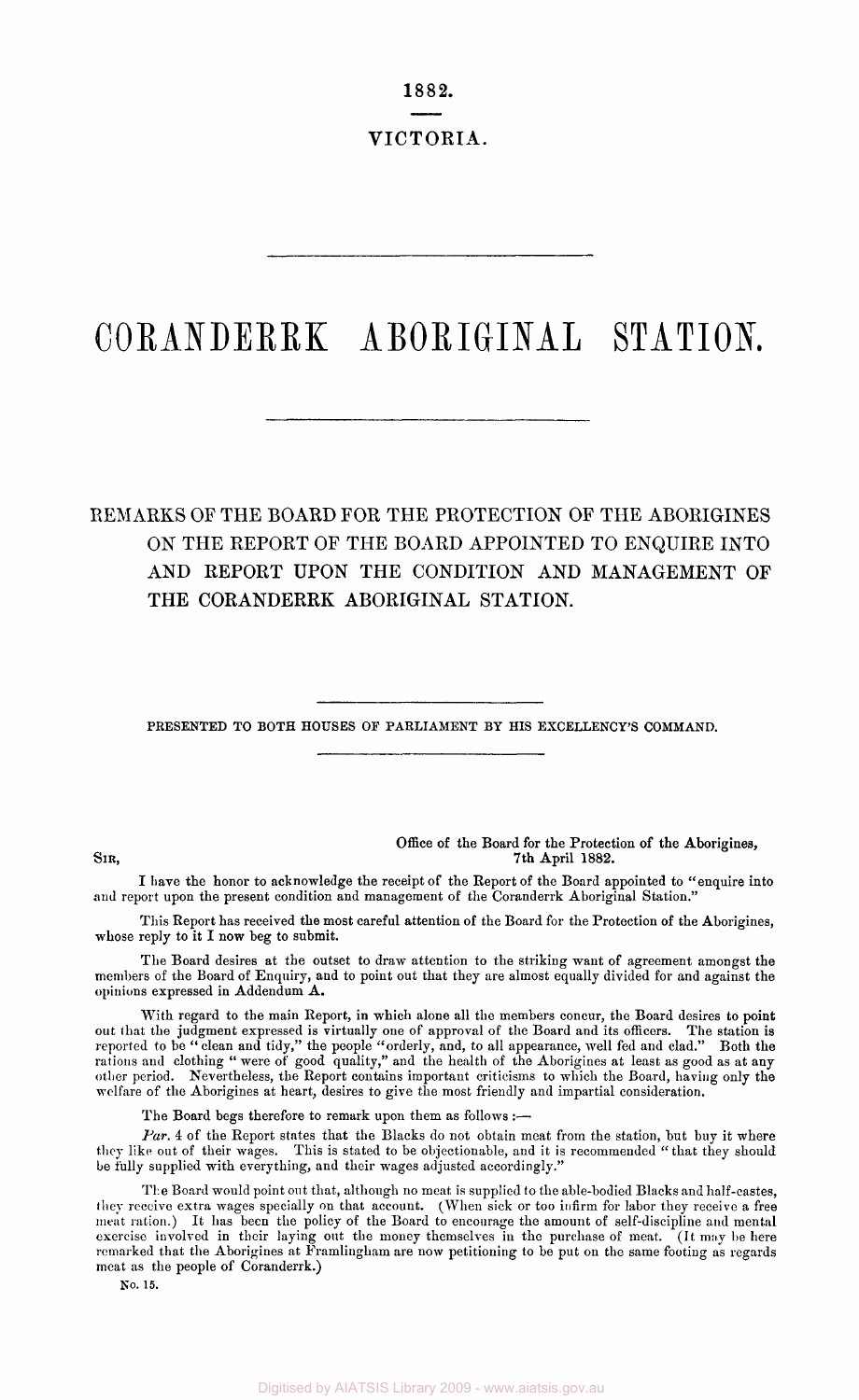Par. 5 regrets the absence of vegetables on the station, but the Board would state that potatoes are planted yearly for the benefit of all, and garden seeds are supplied to the Aborigines on application, but only a few will take the trouble to cultivate their small gardens and raise a few vegetables.

*Par.* 6. The Board considers it cannot make a better reply to par. 6, which states that the Aborigines are " not satisfied with the management," than that supplied in the concluding portion of Addendum B, viz.:—" As for the wishes they (the Aborigines) expressed in favor of a change, they must be, from the nature of the case, the least capable of all persons in deciding how or by whom the station should be managed."

*Par. 7.* The Board at once admits that the management never has been all it could be desired. Although no fewer than five managers have during the last ten years had charge of the station—viz., Mr. Green, Mr. Stahle, Mr. Ogilvie, Mr. Halliday, and Mr. Strickland—not one of them has succeeded in producing results satisfactory to the Board. The Board fully endorses the remarks on this subject made in Addendum B, viz., "The close proximity of the station to Healesville, and the impossibility of preventing the Blacks from holding intercourse with persons who have no special interest in teaching them habits of self-restraint or content, and the opportunities they have of making complaints (which may be well or ill founded) to credulous symphathizers, appear to us to have rendered the task of superintending the station unusually difficult, and to have had much more to do with promoting disaffection than any want of interest or attention on the part of the Central Board or their officers in the welfare of the Blacks under their care at Coranderrk."

Par. 8. With reference to par. 8, the Board begs to state that the uncertainty that has for a long time hung over the future of the station has greatly hindered the making of improvements. Having recommended the sale of Coranderrk, and continually expecting its recommendation would be adopted, the Board would not have been justified in making extensive and expensive permanent improvements. If it be decided that the station is not to be given up, the Board will, so far as the limited means at its disposal will allow, gladly make many improvements, including those mentioned in clause 8 of the Report.

*Par.* 9. The Board is quite willing to adopt the suggestion in par. 9, viz., to reduce the number of acres of hops and pay more attention to the farm; at the same time it may be mentioned that hop-growing is the most suitable labor in which Blacks can be engaged, and is more remunerative than any other branch of industry tried on the station.

*Par.* 10. If the Board carries out the suggestion in clause 10, " That an hospital with proper medical attendance be provided," Parliament will have to increase the vote for the Aborigines. An hospital and proper medical attendance at Coranderrk would cost at least £250 per annum. And, if considered necessary at Coranderrk, it would also be the duty of the Board to supply the other five stations with hospitals and doctors. The Board fully agrees with the Report of the Board of Enquiry that the Blacks are not satisfied in the Melbourne Hospital, and but seldom cured ; but at the same time it must state that, in its opinion, and in the opinion of those well acquainted with the Aborigines, an hospital on a station would never be occupied after one death had occurred therein. Mr. Hagenauer, in his evidence before the Board of Enquiry (q. 2084), states that he built, at Lake Wellington, an hospital of "five rooms;" but, " though furnished, it remained empty—they would not go in." After mature consideration, the Board hopes to meet the difficulty by having an hospital sent, which, in the event of a death, can be removed to another site, the Aborigines not objecting so much to the building as the land whereon anyone has died.

*Par.* 11. The Board has already taken measures to prevent the managers being accused of not having supplied clothing by making the Aborigines give a receipt for everything supplied to them.

Par. 12. The Board will gladly adopt the suggestion in par. 12-"Not to allow the Blacks to own more than one horse on each station, and no cattle."

*Par.* 13. The hiring out of the half-castes is a matter that has been frequently under the consideration of the Board. The difficulty (with regard to females) is not in finding people who would undertake to employ them, but in finding those who would also hold themselves responsible to the Board for their well-being, moral and physical. The Report of the Royal Commissioners (1877) refers to this subject, and it considers " hiring not advisable." Mr. Hagenauer, whose opinion should have weight, says, in his evidence before the Board of Enquiry, " I think it is a very dangerous thing that half-caste girls should be allowed to go out into service, as we have to receive them back again with babies." The Board has no objection to the half-caste men obtaining employment outside ; in fact, it is of opinion that the time has now come when those who are capable of work should do a great deal more towards their own support than they have hitherto done. The Board has always been under the impression that the intention of Parliament was not to maintain the residue of our tribes in idleness, but that it should endeavour—by education, by shielding them from temptation to debauchery and inebriety, by instruction and encouragement, supplemented by considerable supplies of food and clothing—to induce them gradually to adopt the white man's habits of self-reliance and labor.

Pars. 15, 16. If the Board can obtain an increase to the vote for the Aborigines it will with pleasure carry out the recommendations suggested in these paragraphs.

*Par.* 17. The Board agrees with this recommendation.

#### ADDENDUM A.

With regard *to* Addendum A, the Board desires to bring under notice several matters that detract considerably from the weight to be attached to the judgments and recommendations contained in it. It is said, " The Aborigines complain with unanimity of the entire absence of sympathy with them alike as regards the Central Board, the General Inspector, and the manager." The Board points out that this statement is not sustained by the evidence. Many of the people, even those who complain, make no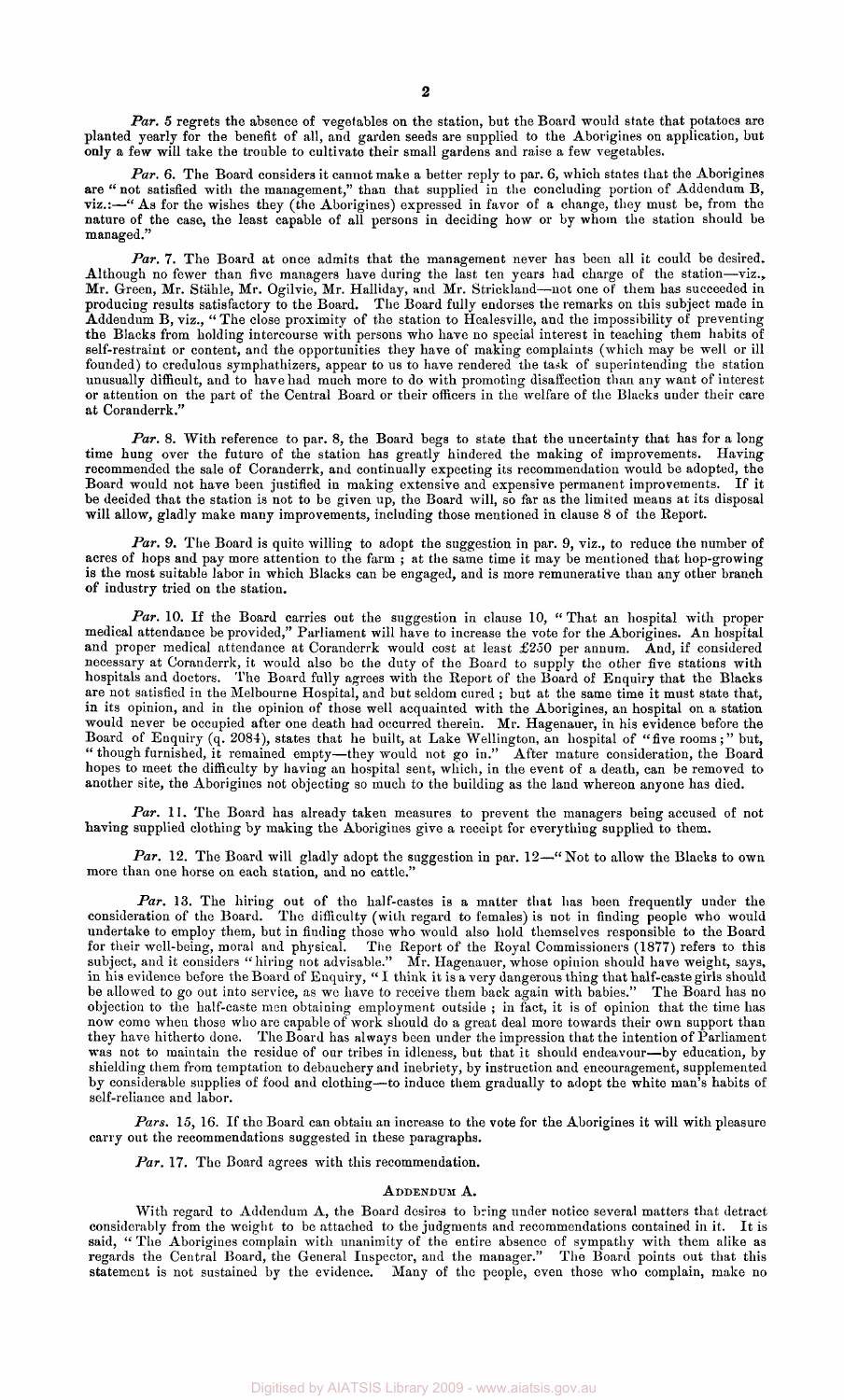complaint whatever against the Board ; others express no dissatisfaction against the General Inspector ; and, even as to the manager, the discontent is not unqualified. Take, for instance, the evidence of Wm. Barak: The suggestive question is put to him, " Is Mr. Strickland kind to you ? " He is compelled to answer, " Sometimes," though, he adds," not always," and, being pressed for a proof of unkindness, he gives, as an instance, that Mr. Strickland refused to let him have to draw wood a horse that had been working all day. (Questions 378 *et seq.)* When taking the evidence of the Blacks, when serious charges were being made, the Board regrets that the manager was not allowed to be present. The gross untruthfulness of many of the witnesses is patent to anyone who reads the evidence ; but, behind the manager's back, they made statements reflecting most seriously on his hitherto unaspersed character.

Par. 3. In so far that Coranderrk yields a larger income than the other stations, it may be said to be the most important. So far as the Aborigines are concerned, all the six stations are under the direct charge of the Board, and it takes as much interest and performs the same duties to the one as to the other.

*Par.* 7. With reference to par. 7, the Board would point out that in no case have the sick been sent down to Melbourne to find their way as they could to the hospital ; neither is there any evidence to prove such a statement. If any sick person was authorized by the manager to go to the hospital, he has been taken down either by the manager himself, by one of his family, or by a friend, and proper instructions given to the latter. In the particular case mentioned of " William Barak," who brought his child to Melbourne, it is surprising that it was not mentioned at the Court of Enquiry, as it could then have been shown that the man (a most intelligent Black) had neglected to carry out the instructions he had received, viz., to go to the office of the Board on arrival in town.

Dr. Armstrong states in his evidence that the Aborigines, " so far as he saw, were well provided with clothing, and he never had occasion to tell the nurses to provide them with extra clothing."

Par. 9. The Board would remark, with reference to this paragraph, that no rebuttal was possible at the time to the statement that they were " inadequately supplied with clothing," for the reason that the evidence on the subject was given when, as Mr. Strickland states, he was not allowed to be present. But the evidence given, that they always appeared well clothed and well fed, is overwhelming. With reference to there being no system of check or proof to whom the stores were given, the Board would draw attention to questions 1437 and 1446, in reply to which Mrs. Strickland states she keeps an account of what goes out,  $\cdots$  who gets it, and for what purpose;" and again, in the evidence of the General Inspector, it is shown that the manager "keeps a book in which he puts down everything served out, and the name of the person ;" also that a monthly return was sent into the office of everything issued. The Board regrets that the manager himself was not examined on this subject.

*Par.* 15. The Board would be pleased to see ministers of religion visit the station, as recommended in par. 15, but it must be on the understanding that they have no pecuniary claim on the Board for their services, unless specially engaged. Experience has taught the Board the necessity for making this proviso, two years ago, the Rev. Robert Hamilton having made a claim on the Board for £200 for services rendered between the years 1865-1875.

*Par.* 16, comparing the expenditure by the Board during the first five years of its existence and during the last five years: The Board thinks very little need be said on this subject. It is out of the question to compare the wants of the Aborigines of to-day and of twenty years ago. Out of the 2,400 natives that, it is asserted, were in Victoria during those years, but few could have derived benefit from the money voted for them. A blanket and a tomahawk went a long way in satisfying the Aborigines in those days. The Board would point out that during the last five years it has supplied about 850 Blacks at an average annual expenditure of about £11 (eleven pounds) per head. This includes the clothing and feeding of about 550 people on the six stations, medical attendance, buildings, &c.; salaries to managers, schoolmasters, &c. ; and wages to Blacks. For some years the Blacks of Coranderrk have received more than their proportionate share of the funds ; but that they should be enabled to live in the style some persons seem to think desirable, would probably take a moiety of the vote.

*Par.* 17. The Board can see nothing in the evidence to justify the statement that difficulty was encountered in obtaining an explanation of the accounts from the Secretary. According to the statement made to this Board by that officer, it seems he was, at the close of one day's sitting, asked to explain an item or two in a statement of account printed as an Appendix to the Annual Report of 1876-1877. The explanation could only be given by referring to books and accounts, some of them previous to his appointment as Secretary. The Board of Enquiry therefore decided to receive the explanation on a future occasion. At another meeting of the Board of Enquiry the Secretary read out the explanation, which was considered quite satisfactory by the Chairman and others. It is also stated in par. 17 that all the accounts of the various stations " were mixed together." This is neither according to evidence or fact. Since the present Secretary has had charge of the books, the accounts of every station have been kept perfectly distinct. Attached is a certificate, marked C, from the Hon. E. Langton on the subject.

*Par.* 18. With reference to no evidence being tendered of any inspection of Coranderrk by the General Inspector, the Board begs to state that no such evidence was enquired for. The Inspector visits the station at least six times a year.

Par. 23. The Board desires to state that the post of "General Inspector," or rather "General Inspector and Secretary," the offices having been amalgamated, is no " sinecure," as stated in par. 23 of the Addendum A ; but, on the contrary, the duties of the office, particularly the clerical, are very onerous. Of late years the General Inspector and Secretary has also had to keep the accounts of the Board, as the two officers in the Mining Department who had charge of them resigned, finding it impossible to carry on that work in connection with their other duties.

Small quantities of wine and spirits are only kept on the station as medical comforts, for the infirm and sick, at the recommendation of the doctor.